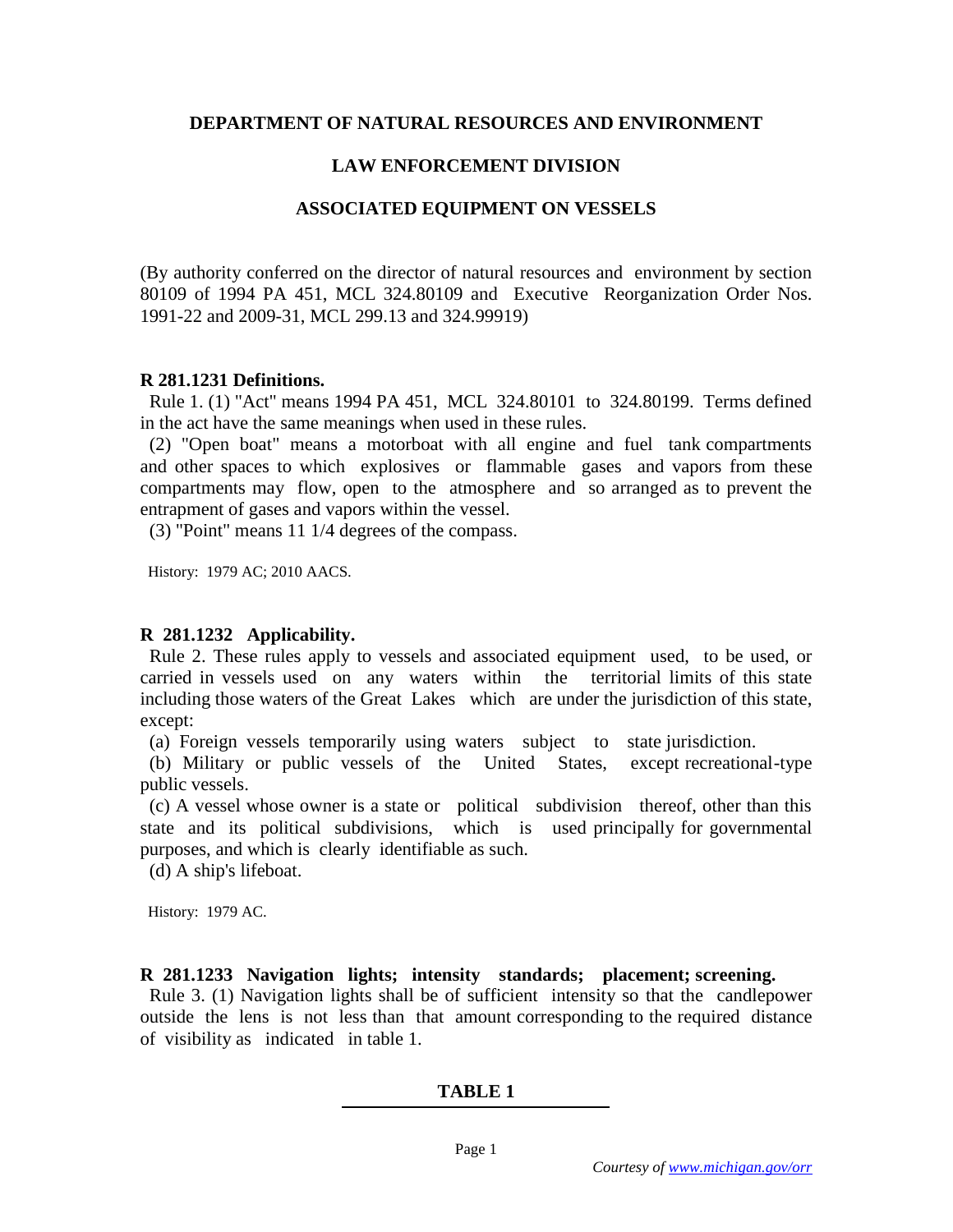| <b>Distance of Visibility</b>                            |       |  |  |
|----------------------------------------------------------|-------|--|--|
| <b>Candlepower</b><br><b>In Nautical</b><br><b>Miles</b> |       |  |  |
|                                                          | 1.0   |  |  |
| 2                                                        | 5.5   |  |  |
|                                                          | 17.6  |  |  |
|                                                          | 100.0 |  |  |

 (2) As an aid in complying with this rule, the standard double contact bayonet candelabra base lamps listed in table 2 are recommended for motorboats having 6- to 32-volt electrical systems.

| <b>Distance of</b>                            |              | <b>Lamp Number for Certain Voltage Systems</b> |    |       |                             |       |       |
|-----------------------------------------------|--------------|------------------------------------------------|----|-------|-----------------------------|-------|-------|
| <b>Visibility in</b><br><b>Nautical Miles</b> | <b>Color</b> | <b>With Fresnel Lens</b>                       |    |       | <b>Without Fresnel Lens</b> |       |       |
|                                               |              | 6                                              | 12 | 32    | 6                           | 12    | 32    |
|                                               | Red          | 82                                             | 90 | 1,226 | 1,130                       | 1,142 | 1,230 |
|                                               | Green        | 88                                             | 94 | 1,228 |                             |       |       |
| $\overline{2}$                                | White        | 64                                             | 68 | 1,224 | 82                          | 90    | 1,226 |
| 3                                             | White        | 82                                             | 90 | 1,226 | 1,130                       | 1,142 | 1,230 |

**TABLE 2**

 (3) As an aid in complying with this rule, the incandescent lamps listed in table 3 are recommended for vessels having 115 volt electrical systems.

| н<br><br>. . |  |
|--------------|--|
|--------------|--|

| <b>Distance of</b>                            |              | <b>Wattage</b>              |                                |  |
|-----------------------------------------------|--------------|-----------------------------|--------------------------------|--|
| <b>Visibility in</b><br><b>Nautical Miles</b> | <b>Color</b> | <b>With Fresnel</b><br>Lens | <b>Without Fresnel</b><br>Lens |  |
|                                               | Red          |                             | 25                             |  |
|                                               | Green        | 25                          | 50                             |  |
| 2                                             | White        |                             | 15                             |  |
| 2                                             | Amber        |                             | 25                             |  |
| $\overline{2}$                                | Red          | 40                          | 100                            |  |
| $\overline{2}$                                | Green        | 75                          | 200                            |  |
| 3                                             | White        |                             | 25                             |  |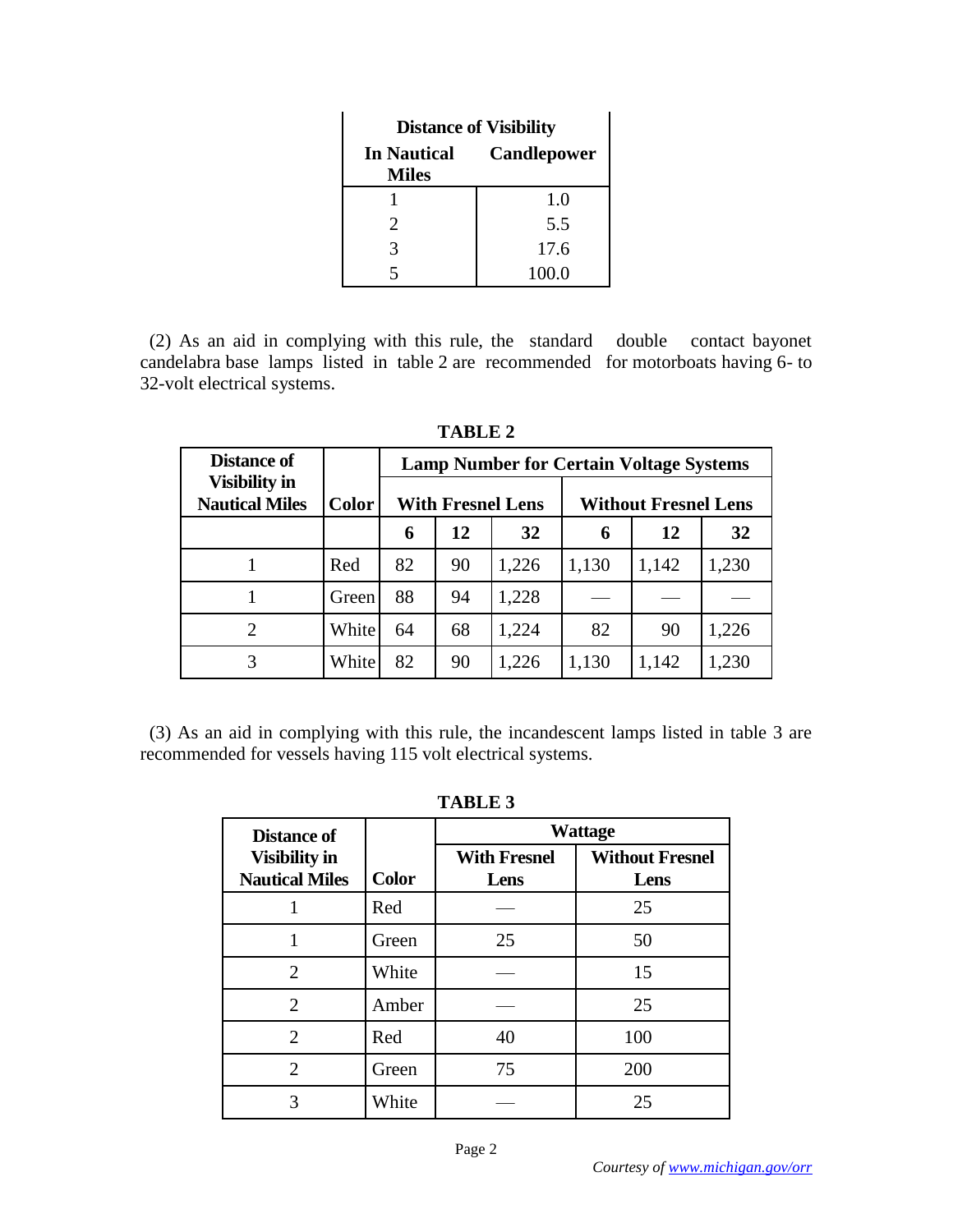| ب | Amber | -- | <b>~</b> |
|---|-------|----|----------|
| ັ | White |    | 100      |

 (4) The light intensity standards of this rule shall apply to new navigation lights installed and replacements of existing lights made on and after January 1, 1973.

 (5) Navigation lights required by these rules shall be placed high enough that their light will not be obstructed by persons or parts of the boat or its equipment and shall be screened as indicated in figure 1.

### **Figure for 281.1233**



#### History: 1979 AC.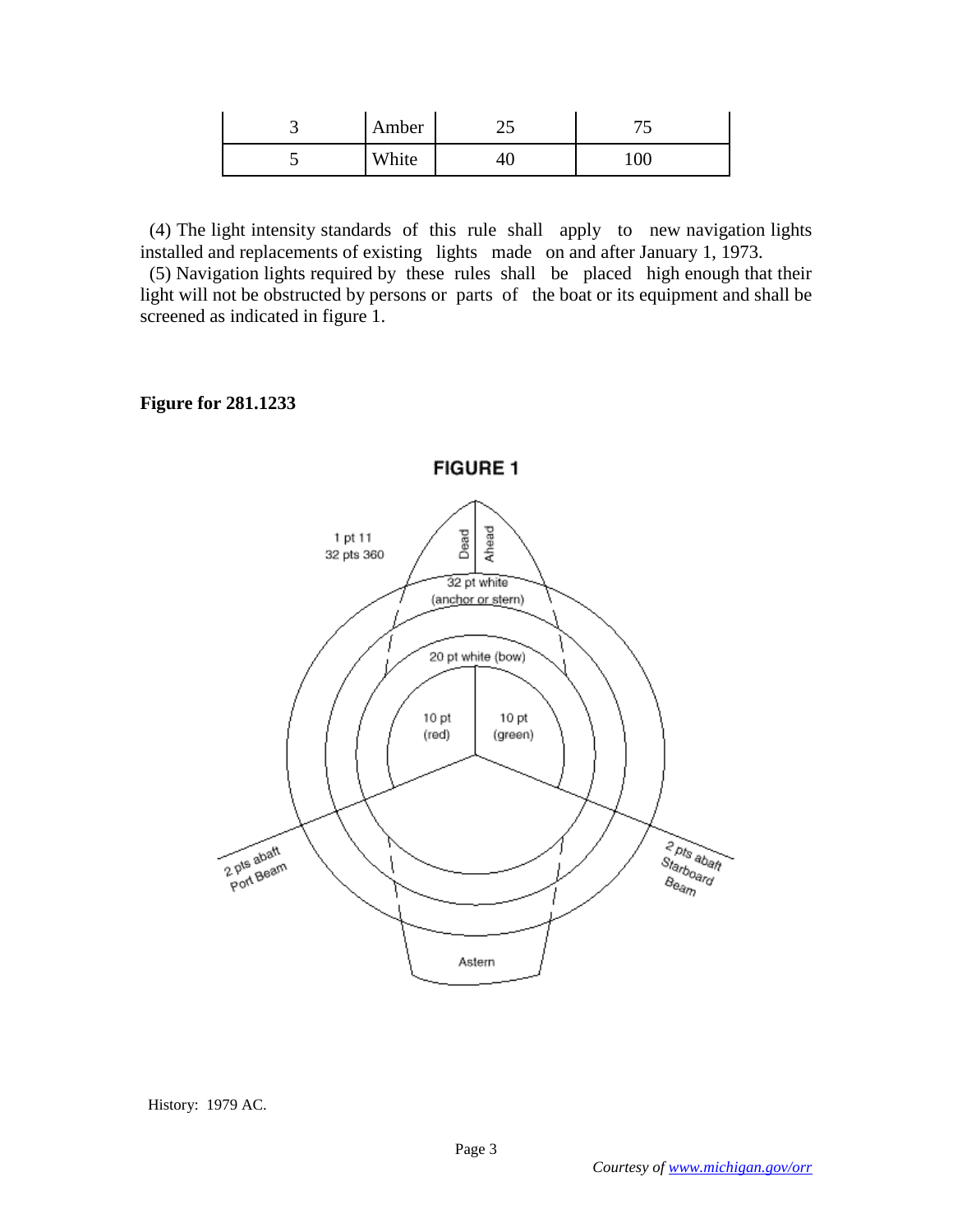### **R 281.1234 Personal flotation devices.**

 Rule 4. (1) Personal flotation devices required by these rules to be carried aboard vessels shall be of the following types:

 (a) Type I, an approved device designed to turn an unconscious person in the water from a face downward position to a vertical or slightly backward position, and to have more than 20 pounds of buoyancy.

 (b) Type II, an approved device designed to turn an unconscious person in the water from a face down position to a vertical or slightly backward position and to have at least 15.5 pounds of buoyancy.

 (c) Type III, an approved device designed to keep a conscious person in a vertical or slightly backward position and to have at least 15.5 pounds of buoyancy.

 (d) Type IV, an approved device designed to be thrown to a person in the water and not worn. It is designed to have at least 16.5 pounds of buoyancy.

 (2) Personal flotation devices required by these rules to be carried aboard vessels shall be:

(a) Approved by the United States coast guard.

 (b) Legibly marked with the approval number issued by the United States coast guard. (c) Of an appropriate size for the person for whom it is intended.

(d) Readily accessible and immediately available.

(e) In good and serviceable condition.

History: 1979 AC.

### **R 281.1235 Fire extinguishing equipment.**

 Rule 5. (1) All hand portable fire extinguishers, semiportable fire extinguishing systems, and fixed fire extinguishing systems required by these rules shall be of a type approved by the United States coast guard.

 (2) Hand portable fire extinguishers and semiportable fire extinguishing systems are classified by a combination letter and number symbol whereby the letter indicates the type of fire which the unit could be expected to extinguish, and the number indicates the relative size of the unit.

 (3) For the purpose of these rules, all required hand portable fire extinguishers and semiportable fire extinguishing systems are of the "B" type suitable for extinguishing fires involving flammable liquids and greases.

 (4) The number designations for size start with "I" for the smallest to "III" for the largest. Sizes I and II are considered hand portable fire extinguishers and size III is considered a semiportable fire extinguishing system which shall be fitted with a suitable hose and nozzle or other practicable means so that all portions of the space concerned may be covered. Examples of size graduations for some of the typical hand portable fire extinguishers and semiportable fire extinguishing systems are as indicated in table 4.

#### TABLE 4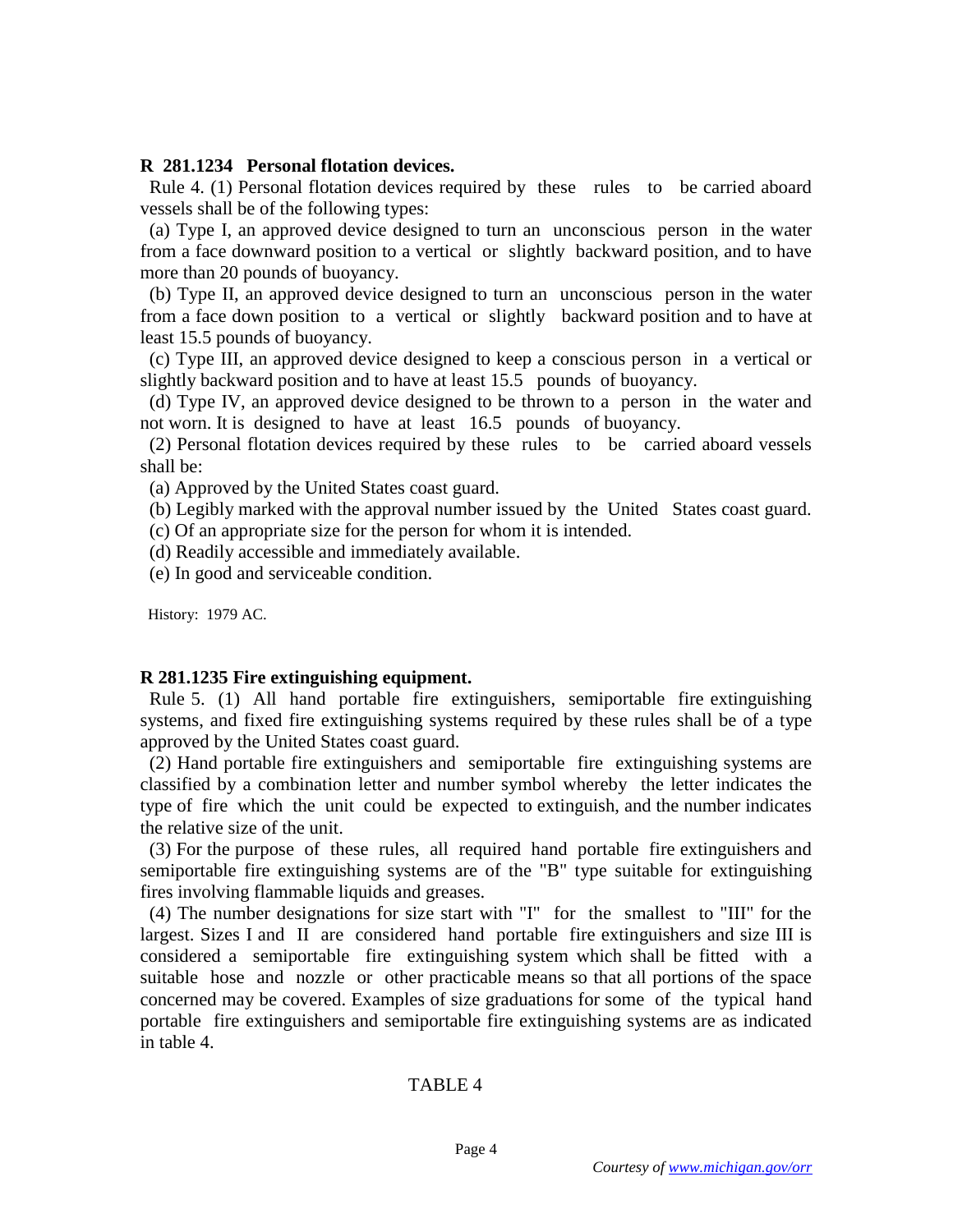|      | Classification |                |                 |                      |
|------|----------------|----------------|-----------------|----------------------|
| Type | <b>Size</b>    | Foam, Gallons  | Carbon Dioxide, | Dry Chemical, Pounds |
|      |                |                | Pounds          |                      |
|      |                | 1¼             |                 |                      |
|      |                | $2\frac{1}{2}$ |                 |                      |
|      |                |                |                 |                      |

(5) All hand portable fire extinguishers and semiportable fire extinguishing systems shall have permanently attached a metallic nameplate giving the name of the item; the rated capacity in gallons, quarts, or pounds; the name and address of the person or firm for whom approved; and, the identifying mark of the actual manufacturer.

 (6) Vaporizing liquid-type fire extinguishers containing carbon tetrachloride or chlorobromomethane or other toxic liquids are not acceptable as equipment required by these rules.

 (7) Hand portable or semiportable extinguishers which are required on their nameplates to be protected from freezing shall not be located where freezing temperatures may be expected.

 (8) A dry chemical, stored pressure, fire extinguisher not fitted with pressure gauge or indicating device, manufactured prior to January 1, 1965, may be carried on motorboats so long as it is maintained in good and serviceable condition. The following maintenance and inspections are required for such an extinguisher:

 (a) When the date on the inspection record tag on the extinguisher shows that 6 months have elapsed since the last weight check ashore, the extinguisher is not accepted as meeting required maintenance conditions until reweighed ashore and found to be in a serviceable condition and within required weight conditions.

 (b) If the weight of the container is 1/4 ounce less than that stamped on the container, it shall be serviced.

 (c) If the outer seals, which indicate tampering or use when broken, are not intact, the officer shall inspect the extinguisher to see that the frangible disc in the neck of the container is intact; and if the disc is not intact, the container shall be serviced.

 (d) If there is evidence of damage, use, or leakage, such as dry chemical powder observed in the nozzle or elsewhere on the extinguisher, the container shall be replaced and the extinguisher properly serviced or the extinguisher replaced with another approved extinguisher.

 (9) A dry chemical, stored pressure, fire extinguisher without pressure gauge or indicating device manufactured after January 1, 1965, shall not be carried on motorboats as required equipment.

 (10) When a fixed fire extinguishing system is installed, it shall be of a carbon dioxidetype approved and installed as required by the United States coast guard.

 (11) The intent of these rules is illustrated in figure 2, where fire extinguishers are required if any of the specified conditions exist, and in figure 3, where specified conditions do not, in themselves, require that fire extinguishers be carried.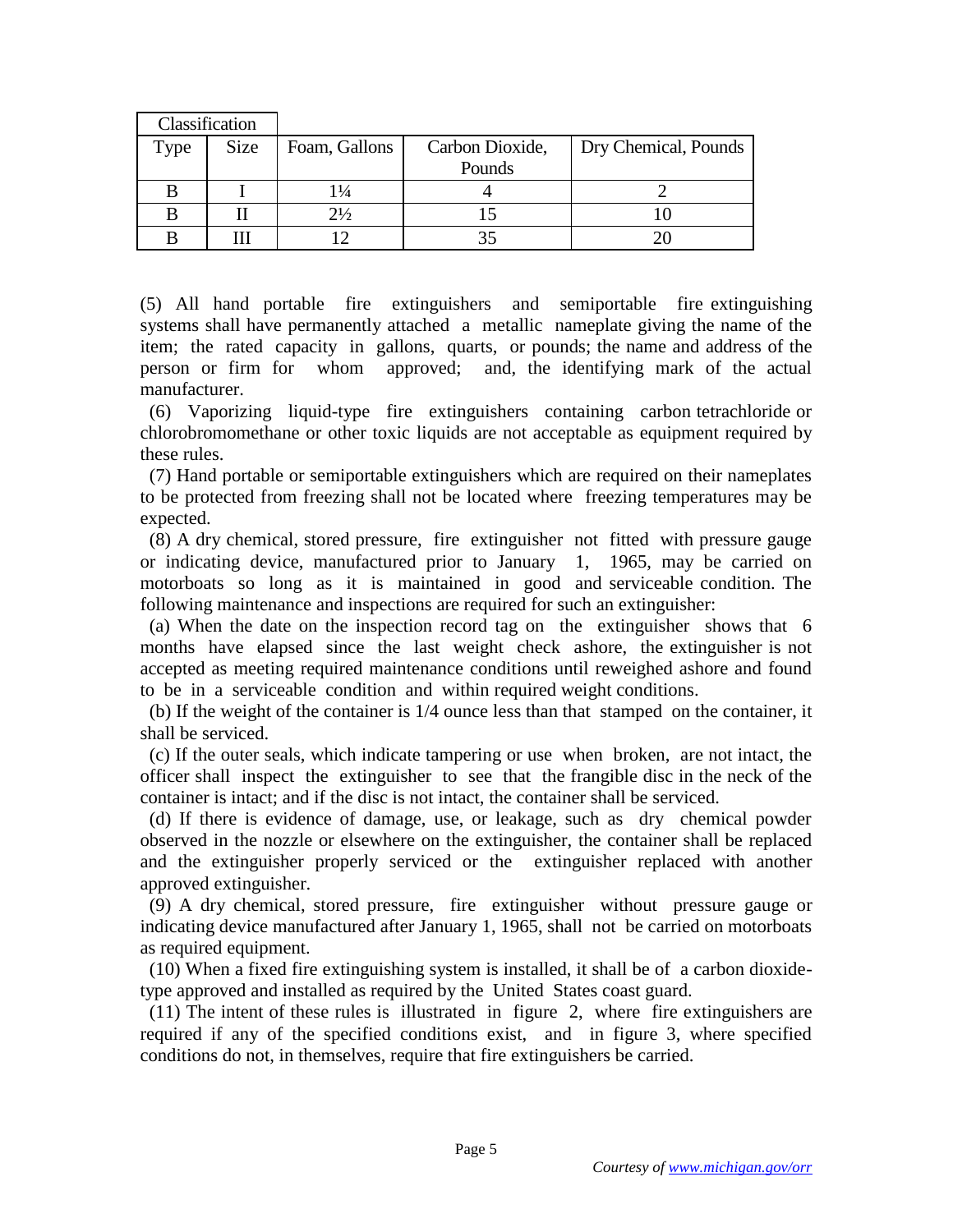

Fire extinguishers are required if any of the following conditions exist:

1. Closed compartment under thwarts and seats where portable fuel tanks may be stored.

 2. Double bottoms not sealed to the hull or which are not completely filled with flotation material.

3. Closed living spaces.

4. Closed compartments in which combustible or flammable materials are stored.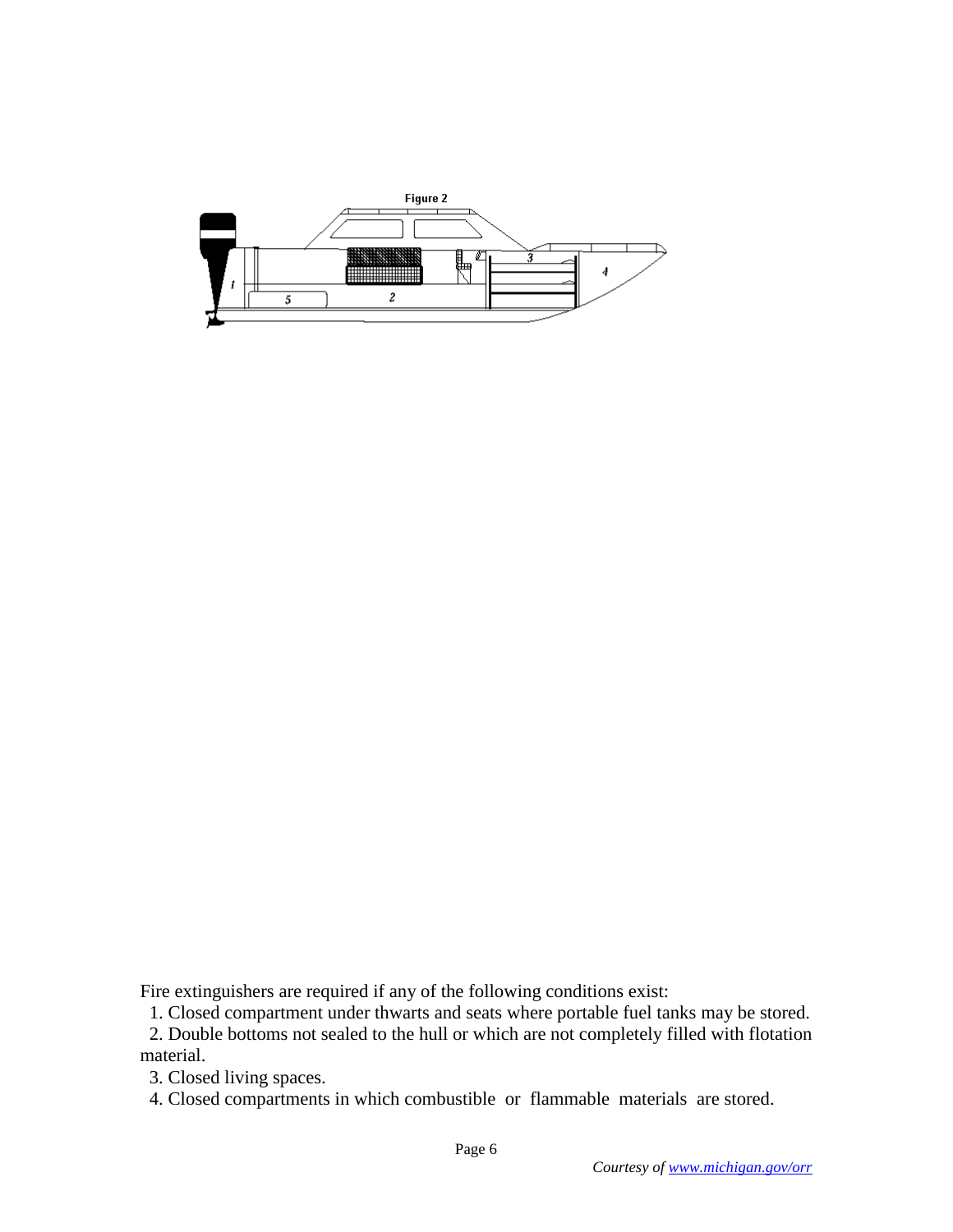5. Permanently installed fuel tanks.



The following conditions do not, in themselves, require that fire extinguishers be carried:

- 1. Bait wells.
- 2. Glove compartments.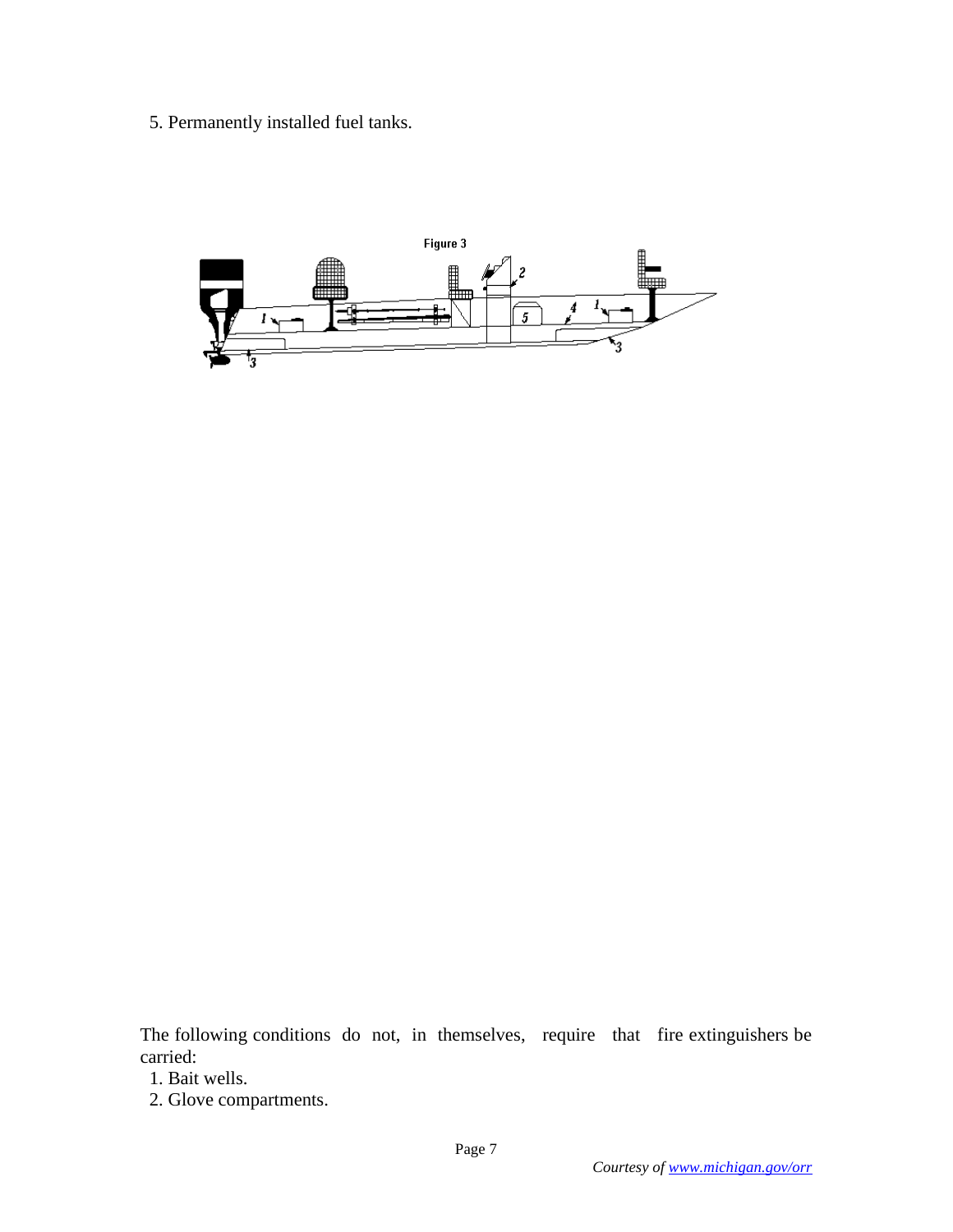- 3. Buoyant flotation material.
- 4. Open slatted flooring.
- 5. Ice chests.

History: 1979 AC; 2010 AACS.

# **R 281.1236 Backfire flame control.**

 Rule 6. (1) Every gasoline engine installed in a motorboat after April 25, 1940, except outboard motors, shall be equipped with an acceptable means of backfire flame control.

 (2) Installations made before November 19, 1952, need not meet the requirements of this rule and may be continued in use as long as they are serviceable and in good condition. Replacements shall meet the requirements in this rule.

 (3) Installations consisting of backfire flame arresters bearing United States coast guard approval no. 162.015 may be continued in use as long as they are serviceable and in good condition. Replacements shall meet the requirements of this rule.

 (4) Installations consisting of engine air and fuel induction systems and given United States coast guard approval no. 162.015 may be continued in use as long as they are serviceable and in good condition. Replacements shall meet the requirements of this rule.

 (5) The following are acceptable means of backfire flame control for gasoline engines:

 (a) A backfire flame arrester constructed in accordance with specifications of, and approved by, the United States coast guard. The flame arrester shall be suitably secured to the air intake with flame-tight connections.

 (b) An engine air and fuel induction system which provides adequate protection from propagation of backfire flame to the atmosphere equivalent to that provided by an approved backfire flame arrester. A gasoline engine utilizing an air and fuel induction system, and operated without an approved backfire flame arrester shall have the installation tested and labeled in accordance with the specifications of, and approved by, the United States coast guard.

 (c) Any attachment to the carburetor or the engine air induction system to ensure that flames caused by engine backfire will be dispersed to the atmosphere outside the vessel so that the flames will not endanger the vessel, persons on board, or nearby vessels and structures. All attachments shall be of metallic construction with flametight connections and firmly secured to withstand vibration, shock, and engine backfire. The installations do not require formal approval and labeling, but will be accepted by state and local law enforcement officers on the basis of compliance with this rule.

 (d) If manufacturers produce an integrated engine-vessel design, a pre-market approval of an engine air induction system is available. An installation shall be tested and labeled in accordance with specifications approved by the United States coast guard.

History: 1979 AC; 2010 AACS.

# **R 281.1237 Ventilation.**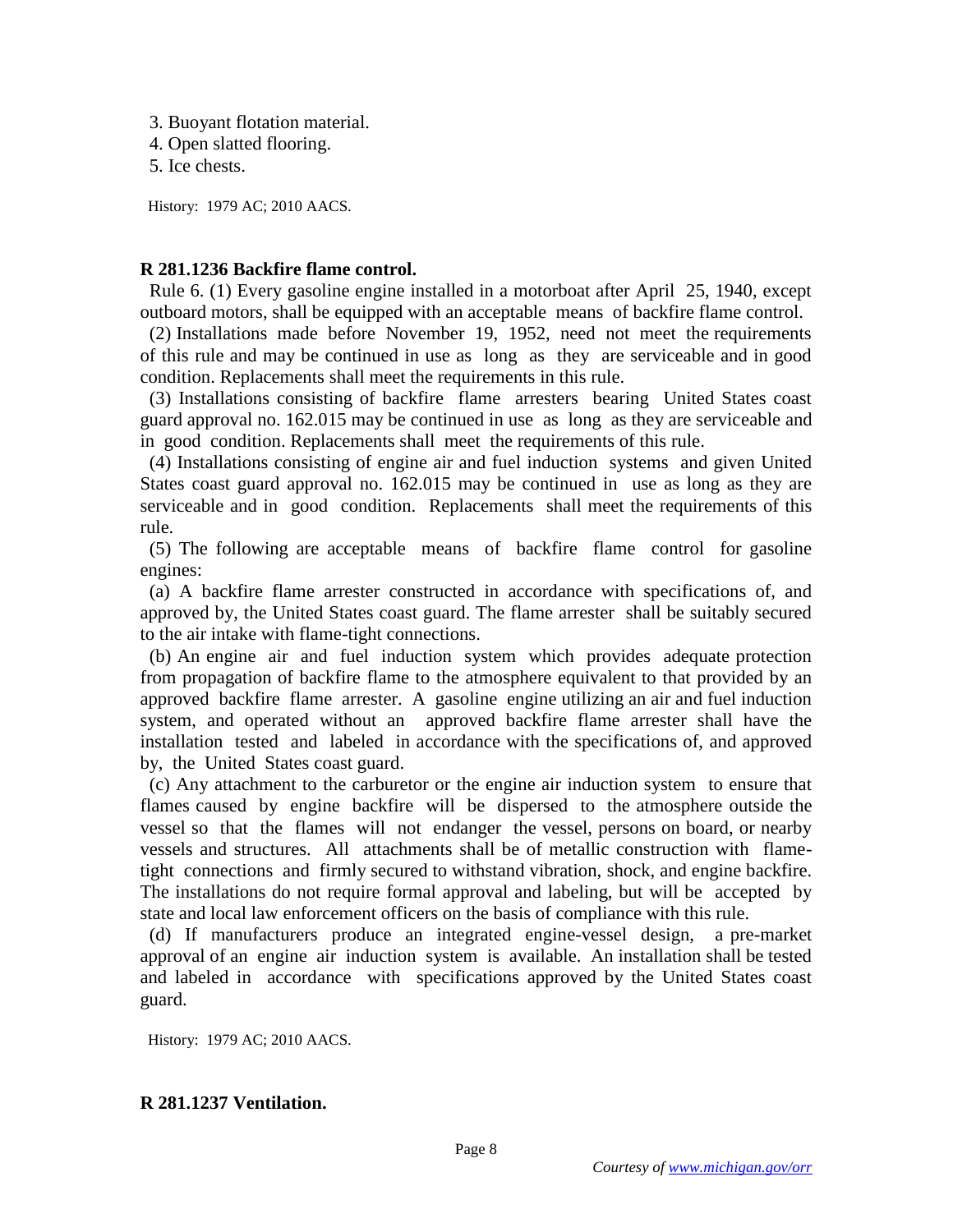Rule 7. All motorboats, except open boats, the construction or decking over of which is commenced after April 25, 1940, and which use fuel having a flash point of 110 degrees Fahrenheit or less, shall have at least 2 ventilator ducts, fitted with cowls or their equivalent, for the efficient removal of explosive or flammable gases from the bilges of every engine and fuel tank compartment. There shall be at least 1 exhaust duct installed to extend from the open atmosphere to the lower portion of the bilge and at least 1 intake duct installed to extend to a point at least midway to the bilge or at least below the level of the carburetor intake. The cowls shall be located and trimmed for maximum effectiveness to prevent displaced fumes from being recirculated.

History: 1979 AC; 2010 AACS.

### **R 281.1238 Mufflers; cut outs.**

 Rule 8. The exhaust of all internal combustion engines used on any waters of this state shall be muffled effectively by equipment constructed and used to muffle the noise of the exhaust of the engine in a reasonable manner. The use of cut outs, bypasses, or similar devices is prohibited, except for

vessels competing in a boat race or regatta sanctioned by the department under sections 80164 and 80165 of the act. A modern device, underwater exhaust system or a system discharging cold water through the exhaust of an inboard engine, each of which is capable of muffling the noise of the exhaust of the engine in a reasonable manner, shall be considered as meeting the requirements of this rule.

History: 1979 AC; 2010 AACS.

### **R 281.1239 Associated equipment carriage requirements.**

 Rule 9. Associated equipment required by these rules to be carried aboard vessels are as listed in R 281.1240 to R 281.1252 by type and length of vessel and by type of propulsion. A person shall not operate a vessel on waters of this state unless the vessel is equipped in accordance with these rules.

History: 1979 AC; 2010 AACS.

# **OUTBOARD MOTORBOATS**

# **R 281.1240 Outboard motorboats less than 16 feet in length.**

 Rule 10. An outboard motorboat less than 16 feet in length shall be equipped as follows:

 (a) If the motorboat is not an open boat, it shall be equipped with 2 ducts fitted with cowls or their equivalent as specified in R 281.1237.

 (b) One type I, II, III, or IV coast guard-approved personal flotation device as specified in R 281.1234 in good and serviceable condition for each person aboard. The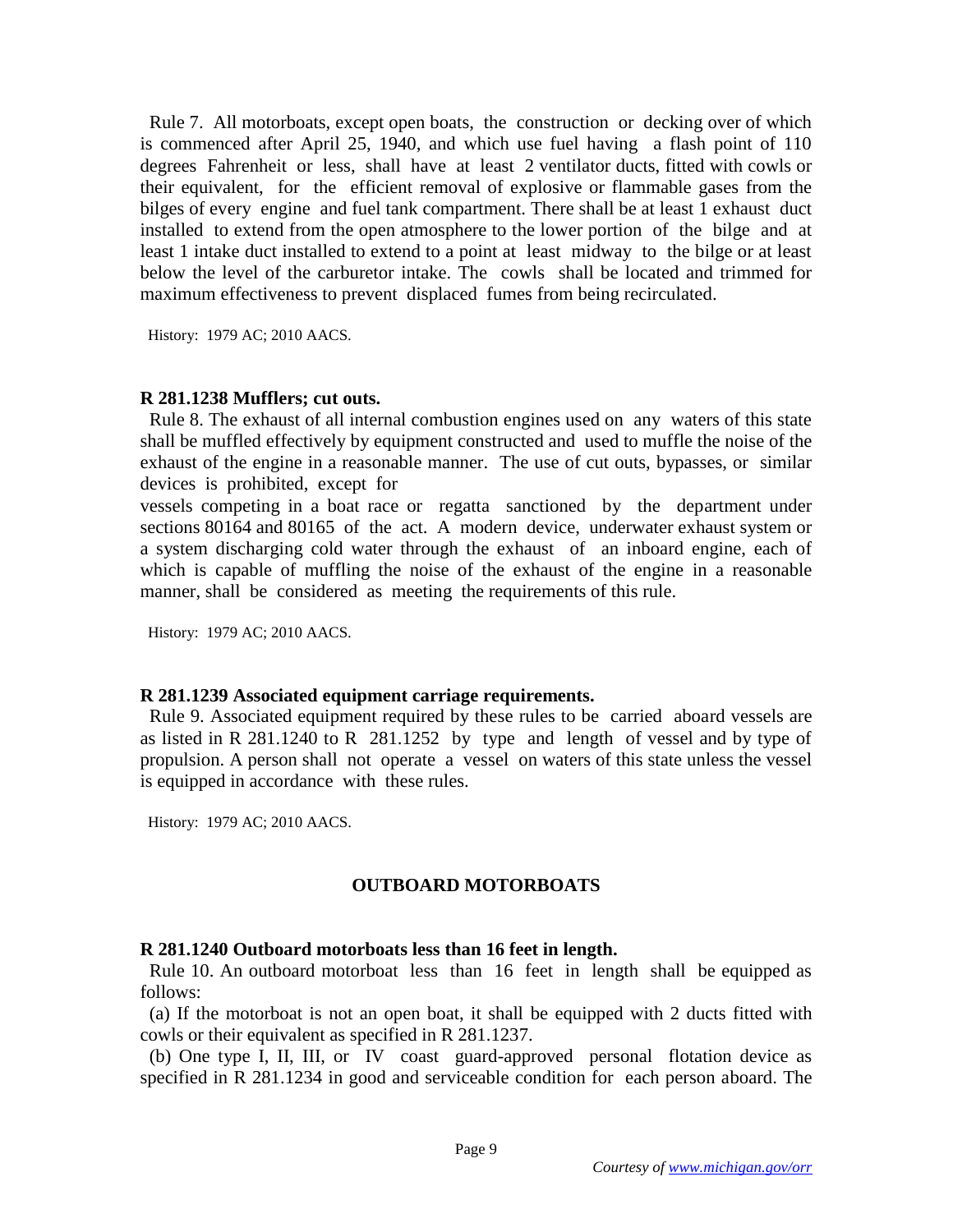devices shall be readily available and not encased in plastic bags or other type containers.

 (c) If the motorboat is constructed so that it has decking or compartments where explosive or flammable gases may be entrapped as illustrated in figure 2, it shall be equipped with 1 BI-type coast guard approved fire extinguisher in good and serviceable condition and as specified in R 281.1235. When a fixed fire extinguishing system is installed in the machinery space, 1 less BI-type fire extinguisher is required.

 (d) If underway between sunset and sunrise, the motorboat shall be equipped with an exhibit 1 white light aft, higher than the bowlight, showing all around the horizon and visible 2 miles and a combination 20 point bowlight forward, showing green to starboard and red to port, visible 1 mile, or in lieu of this requirement, may display lights as specified by the international rules of the road.

 (e) If the motorboat is anchored between sunset and sunrise on the Great Lakes or waters connected thereto and not in a special anchorage area, a white light shall be displayed on the forward part of the motorboat to be visible to a boat approaching from any direction.

(f) With lights as specified by R 281.1233.

(g) With a muffler as specified by R 281.1238 for each motor.

History: 1979 AC; 2010 AACS.

### **R 281.1241 Outboard motorboats 16 feet or over and less than 26 feet in length.**

 Rule 11. An outboard motorboat 16 feet or over and less than 26 feet in length shall be equipped as follows:

 (a) If the motorboat is not an open boat, it shall be equipped with 2 ducts fitted with cowls or their equivalent as specified in R 281.1237.

 (b) One type I, II, or III coast guard-approved personal flotation device as specified in R 281.1234 in good and serviceable condition, for each person aboard, plus 1 type IV throwable device. The devices shall be readily available and not encased in plastic bags or other type containers.

 (c) One hand, mouth, or power-operated whistle, capable or producing a blast of 2 seconds or more in duration, and audible for at least 1/2 mile.

 (d) If the motorboat is constructed so that it has decking or compartments where explosive or flammable gases may be entrapped as illustrated in figure 2, it shall be equipped with 1 BI-type coast guard approved fire extinguisher in good and serviceable condition and as specified in R 281.1235. When a fixed fire extinguishing system is installed in the machinery space, 1 less BI-type fire extinguisher is required.

 (e) If underway between sunset and sunrise, the motorboat shall be equipped with an exhibit 1 white light aft, higher than the bowlight, showing all around the horizon and visible 2 miles and a combination 20 point bowlight forward, showing green to starboard and red to port visible 1 mile or in lieu of this requirement may display lights as specified by the international rules of the road.

 (f) If the motorboat is anchored between sunset and sunrise on the Great Lakes or waters connected thereto and not in a special anchorage area, a white light shall be displayed on the forward part of the motorboat to be visible to a boat approaching from any direction.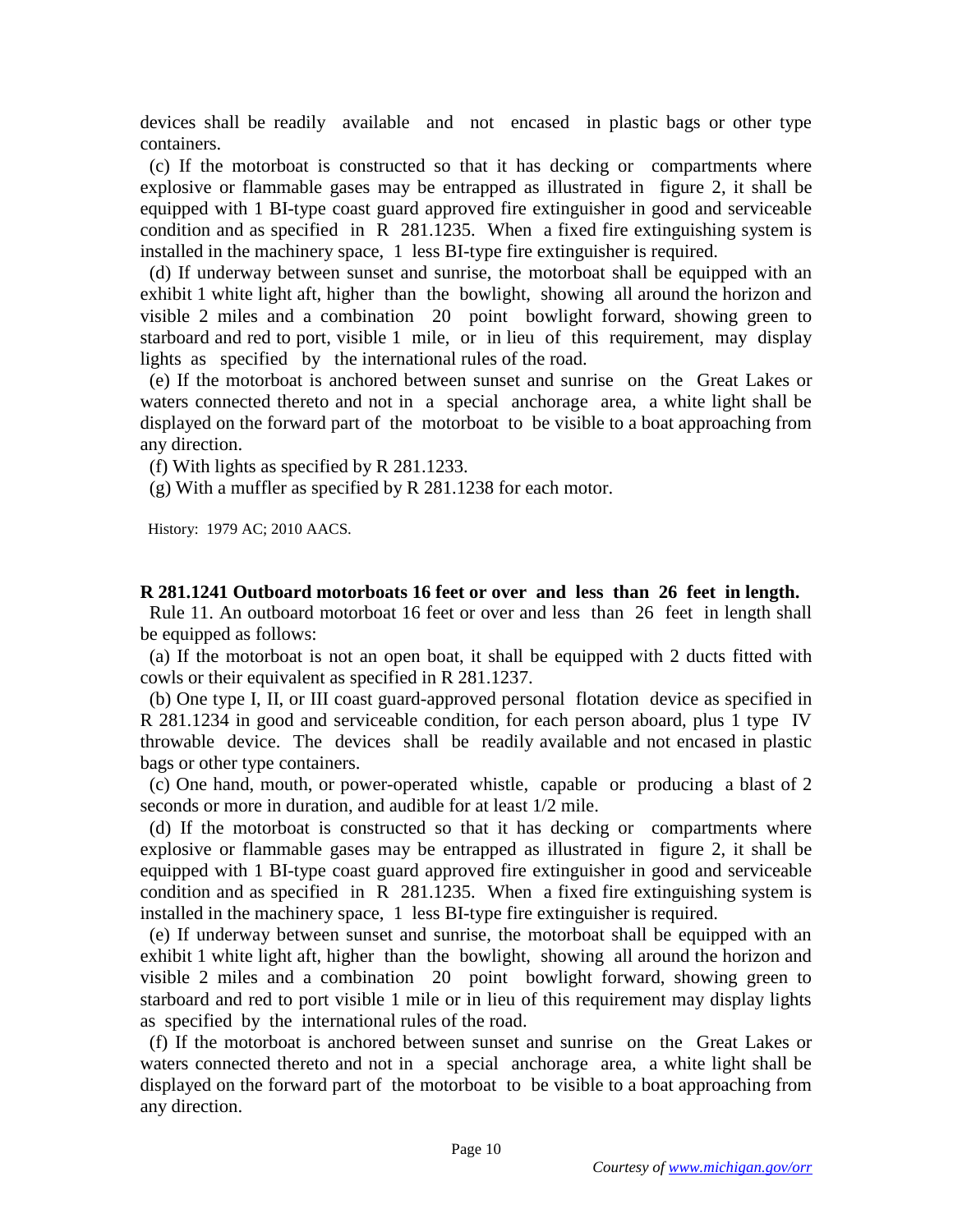(g) With lights as specified by R 281.1233.

(h) With a muffler as specified by R 281.1238 for each motor.

History: 1979 AC; 2010 AACS.

### **R 281.1242 Outboard motorboats 26 feet or over and less than 40 feet in length.**

 Rule 12. An outboard motorboat 26 feet or over and less than 40 feet in length shall be equipped as follows:

 (a) If the motorboat is not an open boat, it shall be equipped with 2 ducts fitted with cowls or their equivalent as specified in R 281.1237.

 (b) One type I, II, or III coast guard-approved personal flotation device as specified in R 281.1234 in good and serviceable condition for each person aboard, plus 1 type IV throwable device. The devices shall be readily available and not encased in plastic bags or other type containers.

 (c) One hand or power-operated whistle, capable of producing a blast of 2 seconds or more duration and audible for a distance of at least 1 mile.

 (d) If the motorboat is constructed so that it has decking or compartments where explosive or flammable gases may be entrapped as illustrated in figure 2, it shall be equipped with 2 BI-type coast guard approved hand portable fire extinguishers in good and serviceable condition and as specified in R 281.1235. 1 BII-type coast guardapproved fire extinguisher may be substituted for 2 BI types. When a fixed fire extinguishing system is installed in the machinery space, 1 less BI-type fire extinguisher is required.

 (e) If underway between sunset and sunrise, the motorboat shall be equipped with an exhibit 1 white light aft, higher than the bowlight, showing all around the horizon and visible 2 miles, 1 white light forward showing 20 points and visible 2 miles, a green light to starboard showing 10 points and visible 1 mile and a red light to port showing 10 points and visible 1 mile or in lieu of this requirement may display lights as specified by the international rules of the road.

 (f) If the motorboat is anchored between sunset and sunrise on the Great Lakes or waters connected thereto and not in a special anchorage area a white light shall be displayed on the forward part of the motorboat to be visible to a boat approaching from any direction.

(g) With lights as specified by R 281.1233.

(h) With a muffler as specified by R 281.1238 for each motor.

History: 1979 AC; 2010 AACS.

### **R 281.1243 Outboard motorboats 40 feet or over and not more than 65 feet in length.**

 Rule 13. An outboard motorboat 40 feet or over and not more than 65 feet in length shall be equipped as follows:

 (a) If the motorboat is not an open boat, it shall be equipped with 2 ducts fitted with cowls or their equivalent as specified in R 281.1237.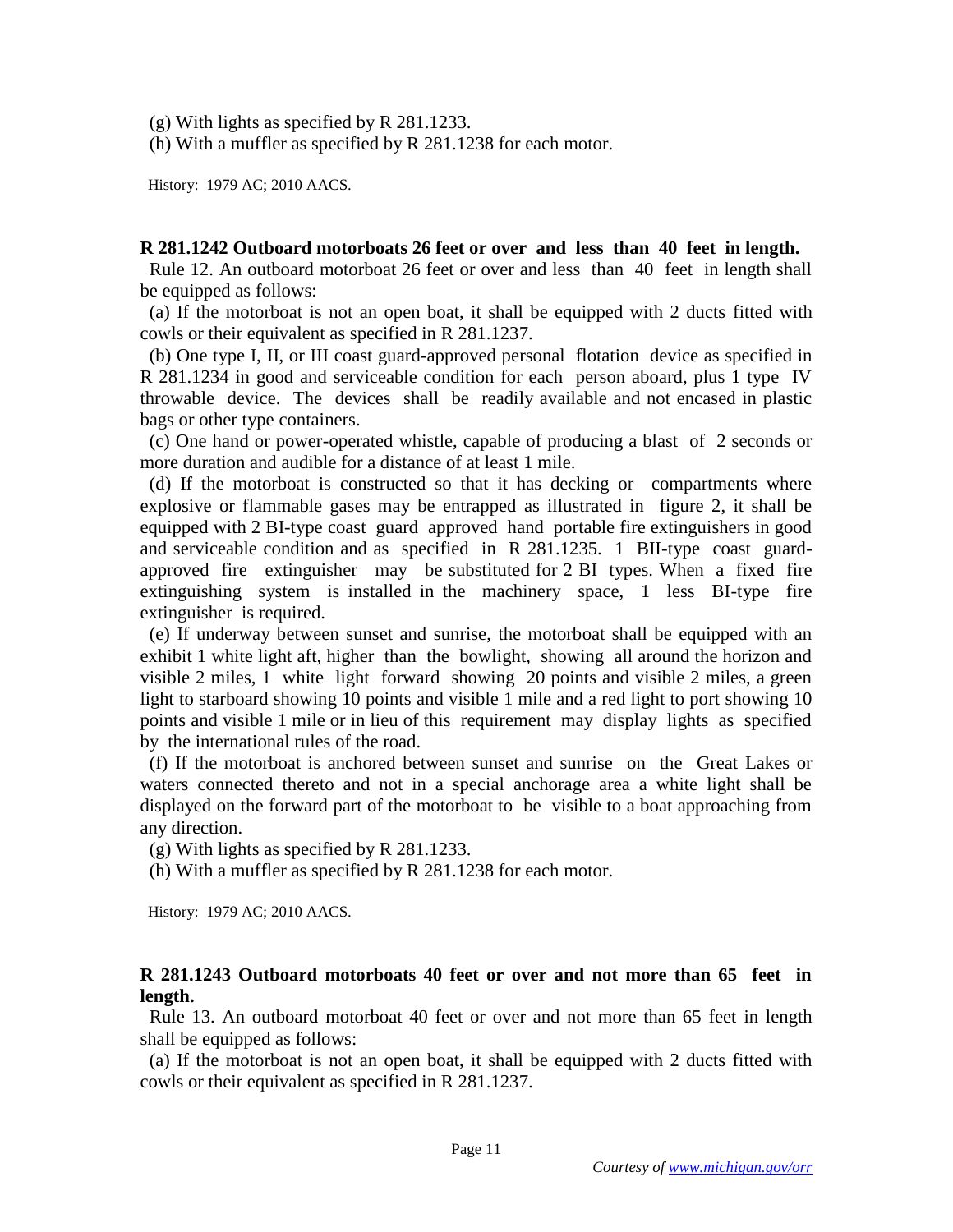(b) One type I, II, or III coast guard-approved personal flotation device as specified in R 281.1234 in good and serviceable condition for each person aboard, plus 1 type IV throwable device. The devices shall be readily available and not encased in plastic bags or other containers.

 (c) One power-operated whistle capable of producing a blast of 2 seconds or more duration, and audible for a distance of at least 1 mile.

 (d) If the motorboat is constructed so that it has decking or compartments where explosive or flammable gases may be entrapped as illustrated in figure 2, it shall be equipped with 3 BI-type coast guard-approved hand portable fire extinguishers in good and serviceable condition and as specified in R 281.1235. One BII-type coast guardapproved fire extinguisher may be substituted for 2 BI types. When a fixed fire extinguishing system is installed in the machinery space, 1 less BI-type fire extinguisher is required.

 (e) If underway between sunset and sunrise, the motorboat shall be equipped with an exhibit 1 white light aft, higher than the bowlight, showing all around the horizon and visible 2 miles, 1 white light forward showing 20 points and visible 2 miles, a green light to starboard showing 10 points and visible 1 mile and a red light to port showing 10 points and visible 1 mile, or in lieu of this requirement, may display lights as specified by the international rules of the road.

 (f) If the motorboat is anchored between sunset and sunrise on the Great Lakes or waters connected thereto and not in a special anchorage area a white light shall be displayed on the forward part of the motorboat to be visible to a boat approaching from any direction.

(g) With lights as specified by R 281.1233.

(h) With a muffler as specified by R 281.1238 for each motor.

History: 1979 AC; 2010 AACS.

# **INBOARD AND INBOARD-OUTBOARD MOTORBOATS**

# **R 281.1244 Inboard and inboard-outboard motorboats less than 16 feet in length.**

 Rule 14. An inboard or inboard-outboard motorboat less than 16 feet in length shall be equipped as follows:

 (a) One coast guard-approved backfire flame arrester as specified in R 281.1236 on each carburetor of all gasoline engines.

(b) At least 2 ducts fitted with cowls or their equivalent as specified in R 281.1237.

 (c) One type I, II, III, or IV coast guard-approved personal flotation device as specified in R 281.1234 in good and serviceable condition for each person aboard. The devices shall be readily available and not encased in plastic bags or other containers.

 (d) One BI-type coast guard-approved hand portable fire extinguisher in good and serviceable condition and as specified in R 281.1235. When a fixed fire extinguishing system is installed in the machinery space, 1 less BI-type fire extinguisher is required.

 (e) If underway between sunset and sunrise, the motorboat shall be equipped with and exhibit 1 white light aft, higher than the bowlight, showing all around the horizon and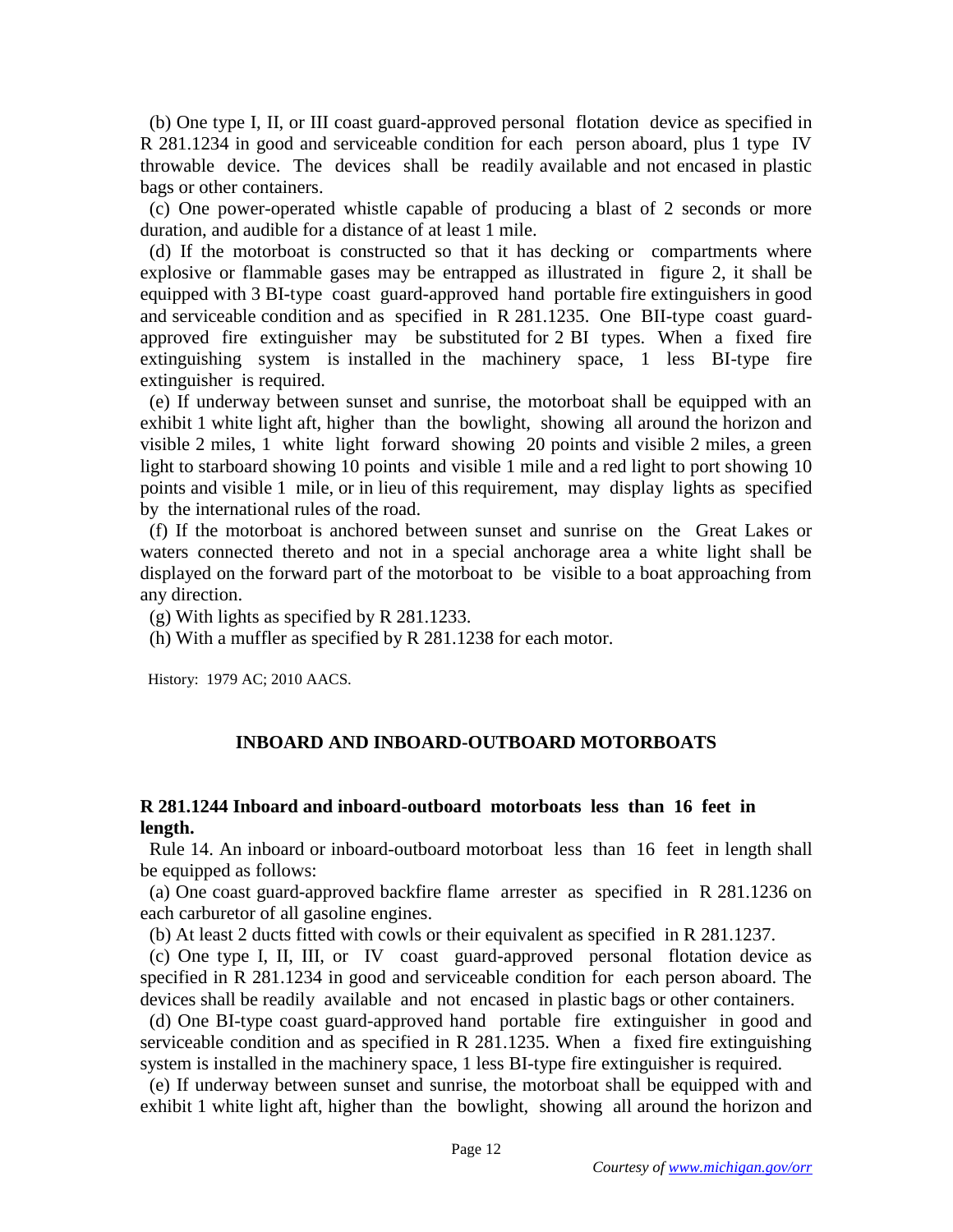visible 2 miles and a combination 20 point bowlight forward, showing green to starboard and red to port visible 1 mile, or in lieu of this requirement, may display lights as specified by the international rules of the road.

 (f) If the motorboat is anchored between sunset and sunrise on the Great Lakes or waters connected thereto and not in a special anchorage area, a white light shall be displayed on the forward part of the motorboat to be visible to a boat approaching from any direction.

(g) With lights as specified by R 281.1233.

(h) A muffler as specified by R 281.1238 for each motor.

History: 1979 AC; 2010 AACS.

### **R 281.1245 Inboard and inboard-outboard motorboats 16 feet or over and less than 26 feet in length.**

 Rule 15. An inboard or inboard-outboard motorboat 16 feet or over and less than 26 feet in length shall be equipped as follows:

 (a) One coast guard-approved backfire flame arrester as specified in R 281.1236 on each carburetor of all gasoline engines.

(b) At least 2 ducts fitted with cowls or their equivalent as specified in R 281.1237.

 (c) One type I, II, or III coast guard-approved personal flotation device as specified in R 281.1234 in good and serviceable condition for each person aboard, plus 1 type IV throwable device. The devices shall be readily available and not encased in plastic bags or other containers.

 (d) One hand, mouth, or power-operated whistle, capable of producing a blast of 2 seconds or more duration, and audible for at least 1/2 mile.

 (e) One BI-type coast guard approved hand portable fire extinguisher in good and serviceable condition and as specified in R 281.1235. When a fixed fire extinguishing system is installed in the machinery space, 1 less BI-type fire extinguisher is required.

 (f) If underway between sunset and sunrise, the motorboat shall be equipped with an exhibit 1 white light aft, higher than the bowlight, showing all around the horizon and visible 2 miles and a combination 20 point bowlight forward showing green to starboard and red to port visible 1 mile or in lieu of this requirement may display lights as specified by the international rules of the road.

 (g) If the motorboat is anchored between sunset and sunrise on the Great Lakes or waters connected thereto and not in a special anchorage area, a white light shall be displayed on the forward part of the motorboat to be visible to a boat approaching from any direction.

(h) With lights as specified by R 281.1233.

(i) With a muffler as specified by R 281.1238 for each motor.

History: 1979 AC; 2010 AACS.

**R 281.1246 Inboard and inboard-outboard motorboats 26 feet and over and less than 40 feet in length.**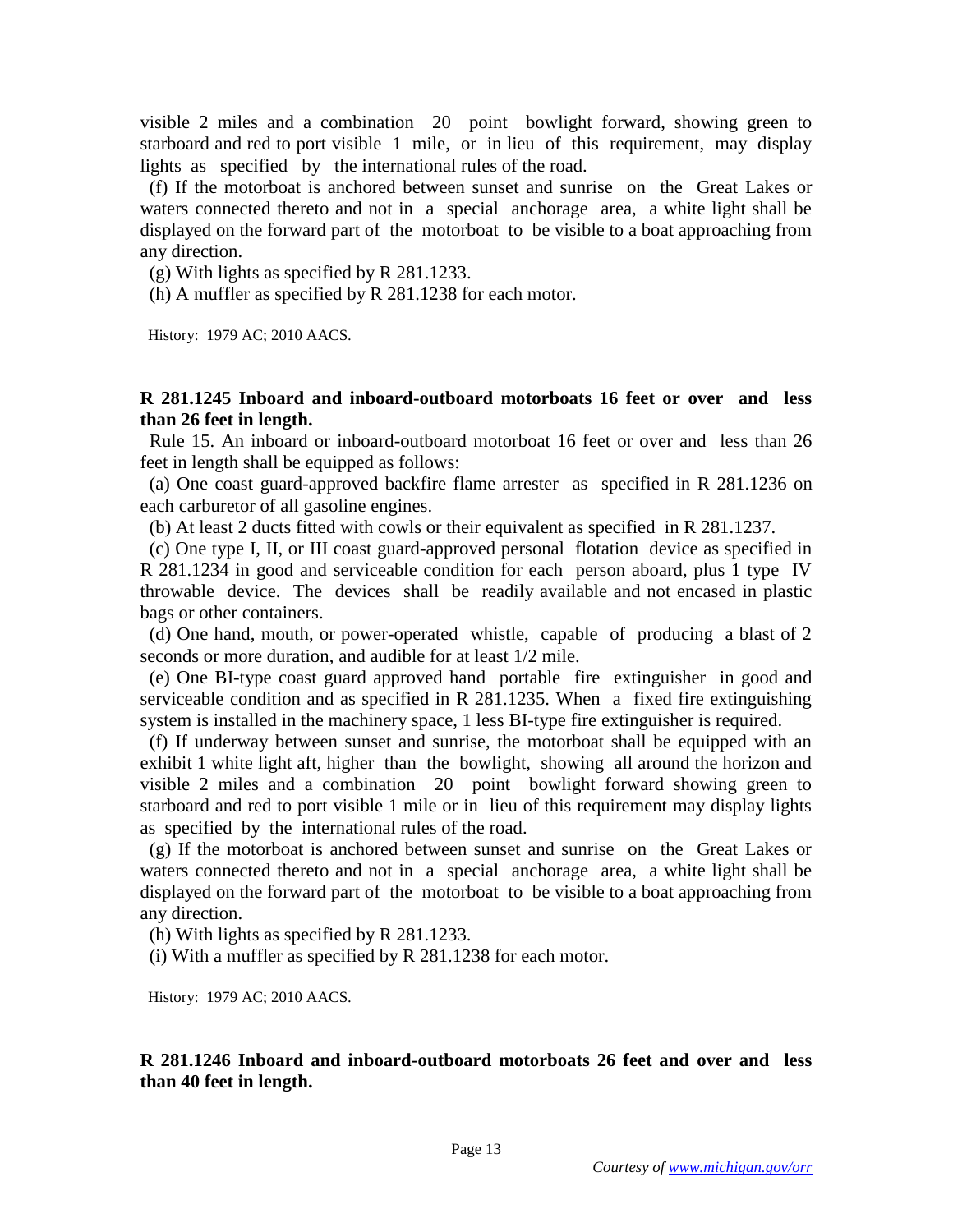Rule 16. An inboard or inboard-outboard motorboat 26 feet or over and less than 40 feet in length shall be equipped as follows:

 (a) One coast guard-approved backfire flame arrester as specified in R 281.1236 on each carburetor of all gasoline engines.

(b) At least 2 ducts fitted with cowls or their equivalent as specified in R 281.1237.

 (c) One hand or power-operated whistle, capable of producing a blast of 2 seconds or more duration and audible for a distance of at least 1 mile.

 (d) One type I, II, or III coast guard-approved personal flotation device as specified in R 281.1234 in good and serviceable condition for each person aboard, plus 1 type IV throwable device. The devices shall be readily available and not encased in plastic bags or other containers.

 (e) At least 2 BI-type coast guard-approved hand portable fire extinguishers in good and serviceable condition and as specified in R 281.1235. 1 BII-type coast guard-approved fire extinguisher may be substituted for 2 BI types. When a fixed fire extinguishing system is

installed in the machinery space, 1 less BI-type fire extinguisher is required.

 (f) If underway between sunset and sunrise, the motorboat shall be equipped with an exhibit 1 white light aft, higher than the bowlight, showing all around the horizon and visible 2 miles, 1 white light forward showing 20 points and visible 2 miles, a green light to starboard showing 10 points and visible 1 mile and a red light to port showing 10 points and visible 1 mile, or in lieu of this requirement, may display lights as specified by the international rules of the road.

 (g) If the motorboat is anchored between sunset and sunrise on the Great Lakes or waters connected thereto and not in a special anchorage area, a white light shall be displayed on the forward part of the motorboat to be visible to a boat approaching from any direction.

(h) With lights as specified by R 281.1233.

(i) With a muffler as specified by R 281.1238 for each motor.

History: 1979 AC; 2010 AACS.

# **R 281.1247 Inboard and inboard-outboard motorboats 40 feet and over and not more than 65 feet in length.**

Rule 17. An inboard or inboard-outboard motorboat 40 feet or over and not more than 65 feet in length shall be equipped as follows:

 (a) One coast guard-approved backfire flame arrester as specified in R 281.1236 on each carburetor of all gasoline engines.

(b) At least 2 ducts fitted with cowls or their equivalent as specified in R 281.1237.

 (c) One power-operated whistle, capable of producing a blast of 2 seconds or more duration and audible a distance of at least 1 mile

 (d) One type I, II, or III coast guard-approved personal flotation device as specified in R 281.1234 in good and serviceable condition for each person aboard, plus 1 type IV throwable device. The devices shall be readily available and not encased in plastic bags or other containers.

 (e) At least 3 BI-type coast guard-approved hand portable fire extinguishers in good and serviceable condition as specified in R 281.1235. 1 BII-type coast guard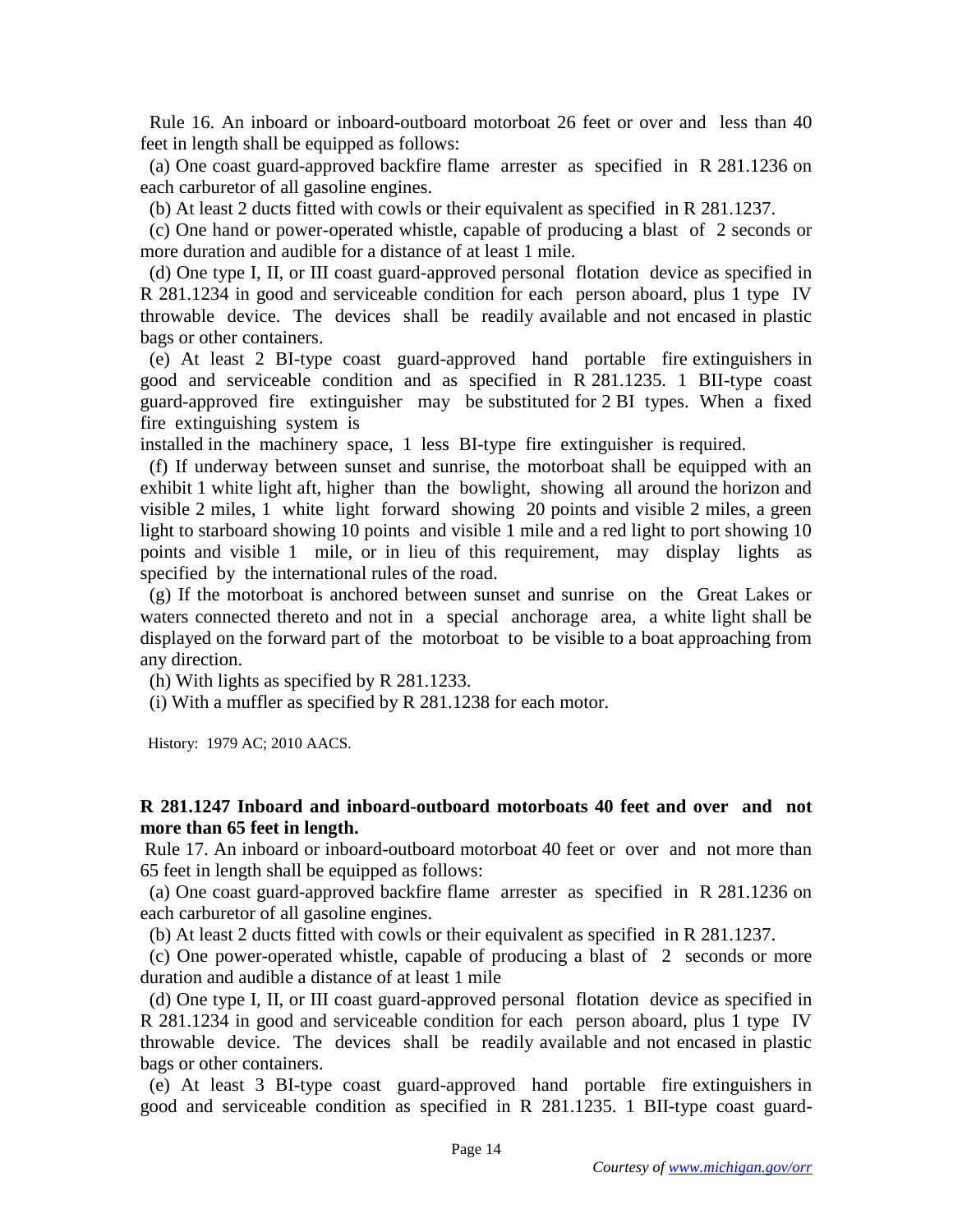approved fire extinguisher may be substituted for 2 BI types. When a fixed fire extinguishing system is installed in the machinery space, 1 less BI-type fire extinguisher is required.

 (f) If underway between sunset and sunrise, the motorboat shall be equipped with an exhibit 1 white light aft, higher than the bowlight, showing all around the horizon and visible 2 miles, 1 white light forward showing 20 points and visible 2 miles, a green light to starboard 10 points and visible 1 mile, and a red light to port showing 10 points and visible 1 mile or, in lieu of this requirement, may display lights as specified by the international rules of the road.

 (g) If the motorboat is anchored between sunset and sunrise on the Great Lakes or waters connected thereto and not in a special anchorage area, a white light shall be displayed on the forward part of the motorboat to be visible to a boat approaching from any direction.

(h) With lights as specified by R 281.1233.

(i) With a muffler as specified by R 281.1238 for each motor.

History: 1979 AC; 2010 AACS.

# **SAILBOATS AND OTHER TYPES OF BOATS**

### **R 281.1248 Sailboat without motor less than 16 feet in length.**

 Rule 18. A sailboat without a motor and less than 16 feet in length shall be equipped as follows:

 (a) One type I, II, III, or IV coast guard approved personal flotation device as specified in R 281.1234 in good and serviceable condition for each person aboard. The devices shall be readily available and not encased in plastic bags or other containers.

 (b) If underway between sunset and sunrise, the sailboat shall be equipped with a lantern showing a white light which shall be readily available and shall be exhibited to a boat approaching from any direction in sufficient time to prevent collision.

 (c) If the sailboat is anchored between sunset and sunrise on the Great Lakes or waters connected thereto and not in a special anchorage area, a white light shall be displayed on the forward part of the sailboat to be visible to a boat approaching from any direction.

History: 1979 AC; 2010 AACS.

# **R 281.1249 Sailboat without motor 16 feet or over in length.**

 Rule 19. A sailboat without a motor and 16 feet or over in length shall be equipped as follows:

 (a) One type I, II, III, or IV coast guard approved personal flotation device as specified in R 281.1234 in good and serviceable condition for each person aboard, plus 1 type IV throwable device. The devices shall be readily available and not encased in plastic bags or other containers.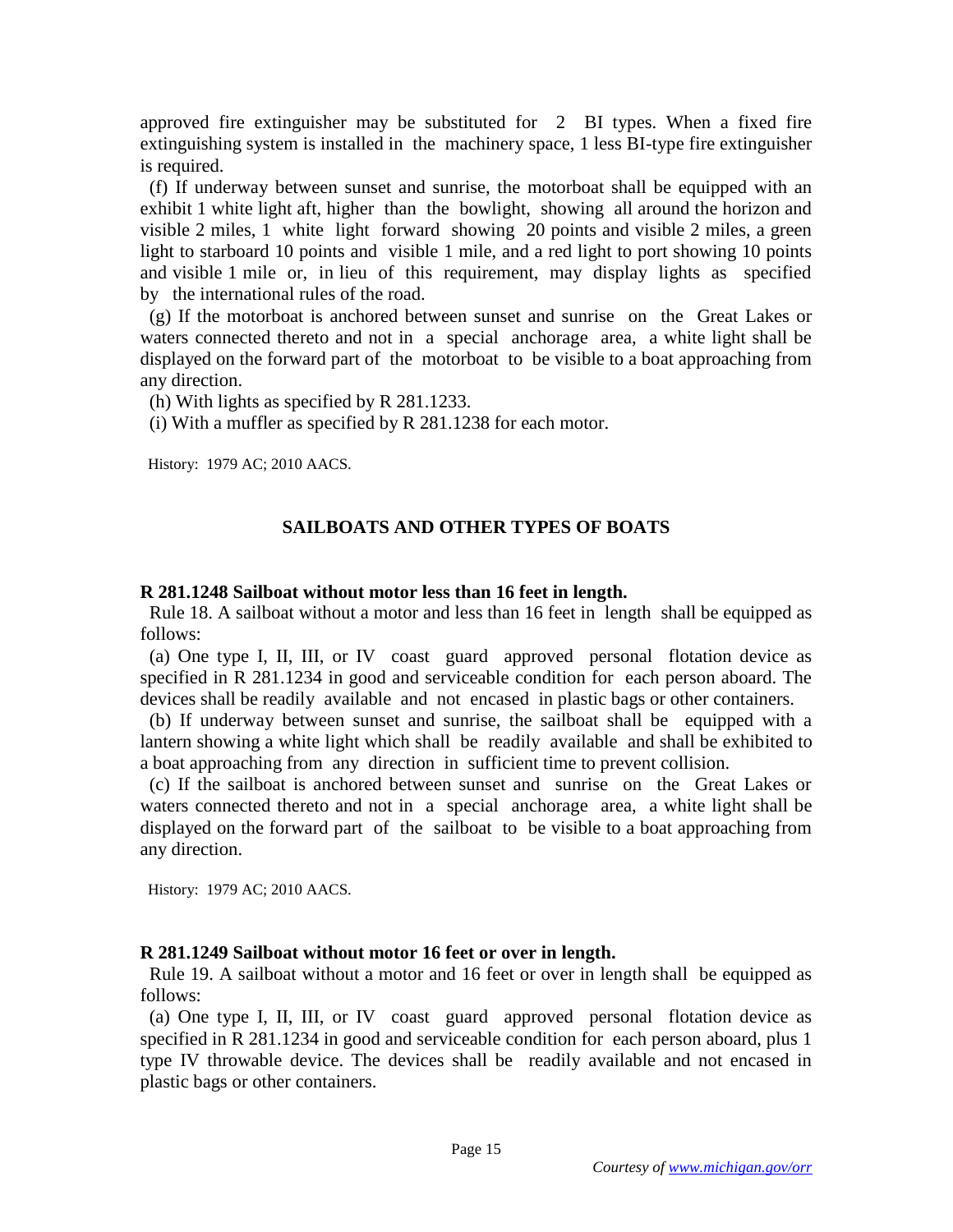(b) If underway between sunset and sunrise, the sailboat shall be equipped with a lantern showing a white light which shall be readily available and shall be exhibited to a boat approaching from any direction in sufficient time to prevent collision.

 (c) If the sailboat is anchored between sunset and sunrise on the Great Lakes or waters connected thereto and not in a special anchorage area, a white light shall be displayed on the forward part of the sailboat to be visible to a boat approaching from any direction.

History: 1979 AC; 2010 AACS.

#### **R 281.1250 Sailboat with motor.**

Rule 20. A sailboat with a motor shall be equipped as follows:

 (a) Personal flotation devices, backfire flame arresters, ventilation ducts and cowls, fire extinguishers, whistles, bells, and mufflers, as required by these rules for motorboats of the same length.

 (b) If underway between sunset and sunrise, the sailboat shall be equipped with and exhibit navigation lights as required by these rules for motorboats of the same length, except the following:

 (i) A sailboat 26 feet or over in length under sail alone on the Great Lakes and waters connected thereto between sunset and sunrise shall be equipped with and exhibit a green light to starboard showing 10 points and visible 1 mile, a red light to port showing 10 points and visible 1 mile, and a lantern showing a white light which shall be readily available and shall be exhibited to a boat approaching from any direction in sufficient time to prevent collision.

 (ii) If the sailboat is anchored between sunset and sunrise on the Great Lakes or waters connected thereto and not in a special anchorage area, a white light shall be displayed on the forward part of the sailboat to be visible to a boat approaching from any direction. In lieu of these lighting requirements sailboats may display lights as specified by the international rules of the road.

History: 1979 AC; 2010 AACS.

### **R 281.1251 Rowboats.**

 Rule 21. (1) A rowboat shall be equipped with personal flotation devices as required by these rules for a motorboat of the same length.

 (2) If underway between sunset and sunrise a rowboat shall be equipped with a lantern showing a white light which shall be readily available and shall be exhibited to a boat approaching from any direction in sufficient time to prevent collision.

History: 1979 AC; 2010 AACS.

### **R 281.1252 Canoes and kayaks.**

 Rule 22. (1) A canoe or kayak shall be equipped with 1 type I, II, III, or IV coast guard approved personal flotation device as specified in R 281.1234 in good and serviceable